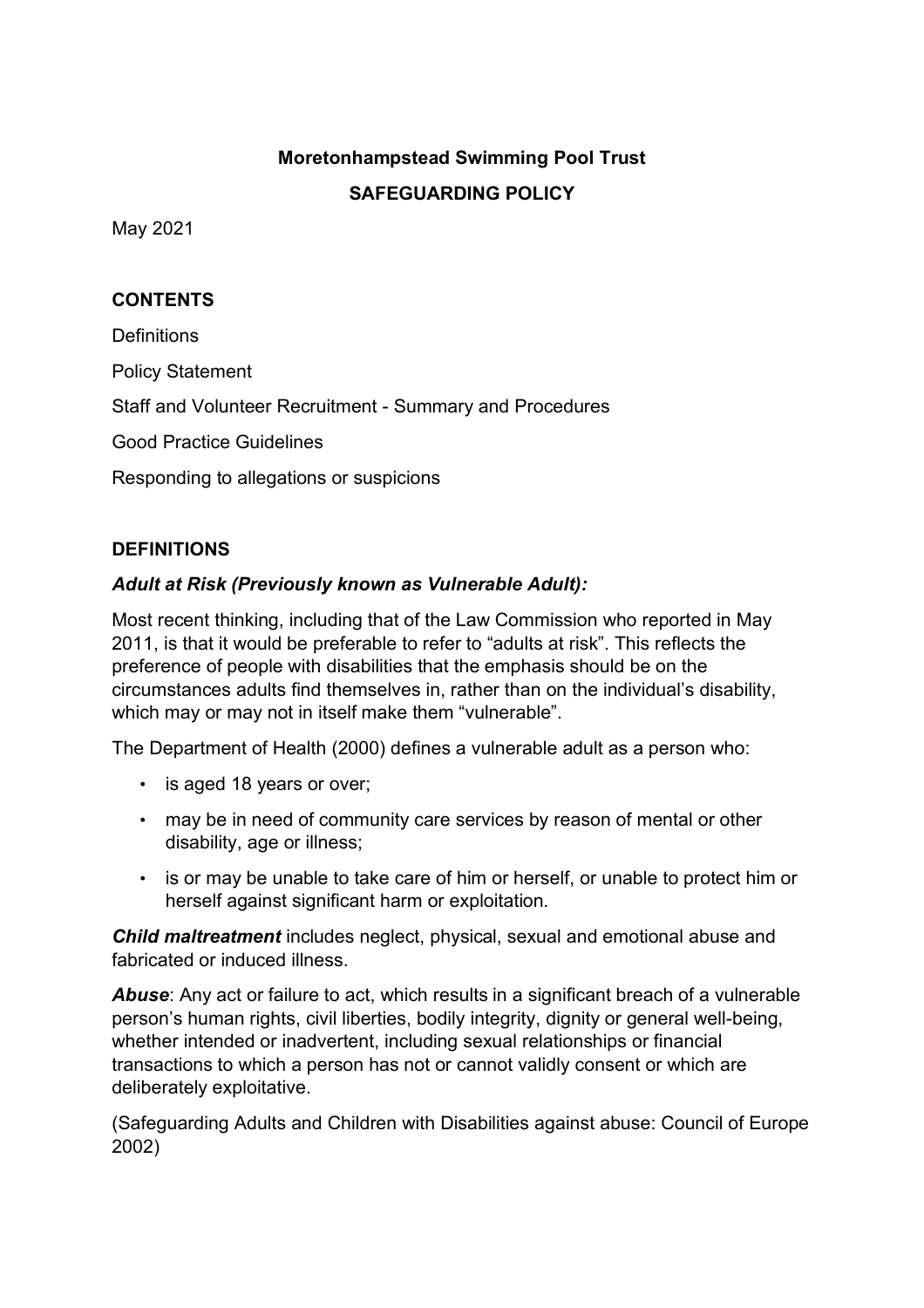*Safeguarding:* Safeguarding goes beyond 'protection' as it also includes prevention.It is defined as:

- All agencies working with children and their families, or adults at risk taking all reasonable measures to ensure that the risks of harm to their welfare are minimised; and
- Where there are concerns about the welfare of children and adults at risk, all agencies taking appropriate actions to address those concerns.

# **POLICY STATEMENT**

Moretonhampstead Swimming Pool Trust has a duty to provide children and adults at risk with appropriate safety and protection, and to respond quickly to suspected incidents of abuse to contribute ultimately to prevention. As the welfare of the child/adults at risk is paramount, we are committed to providing safe equipment and facilities so that children/adults at risk may participate in courses/programmes in a secure environment.

Additionally, we promote ethical behaviour, providing children/adults at risk with a sense of being valued. On this basis, we aim to ensure safe recruitment practices are always followed, to establish the suitability of personnel to work with children and/or adults at risk.

It is ultimately the responsibility of the Trustees to ensure that this policy is published and accessible to all staff, volunteers, swimmers and any relevant third parties. The Trustees are responsible for ensuring this information is fully understood by their team of staff and volunteers and by the swimmers who use the pool.

In order to provide safety, protection and security to children/vulnerable adults throughout our operations, we will adhere to our safeguarding statement and aim to:

- Protect all children and adults at risk from abuse, whatever their age, culture, disability, gender, language, ethnic origin, religious beliefs or sexuality.
- Raise awareness of child and vulnerable adult protection issues and promote good practice.
- Conduct risk assessments to minimise potential hazards to children's and vulnerable adults' welfare.
- Provide support to learners who have been abused and act proactively by preventing any similar incidents through risk assessment.
- Ensure all personnel fully understand their responsibilities and are provided with the appropriate training/regular updates of the legislation.

In achieving our policy aims and being proactive, we have developed procedures related to the recruitment of staff and volunteers (see STAFF AND VOLUNTEER RECRUITMENT) and how allegations of child/vulnerable adult abuse should be dealt with. In light of this, we implement safe recruitment practices, in checking the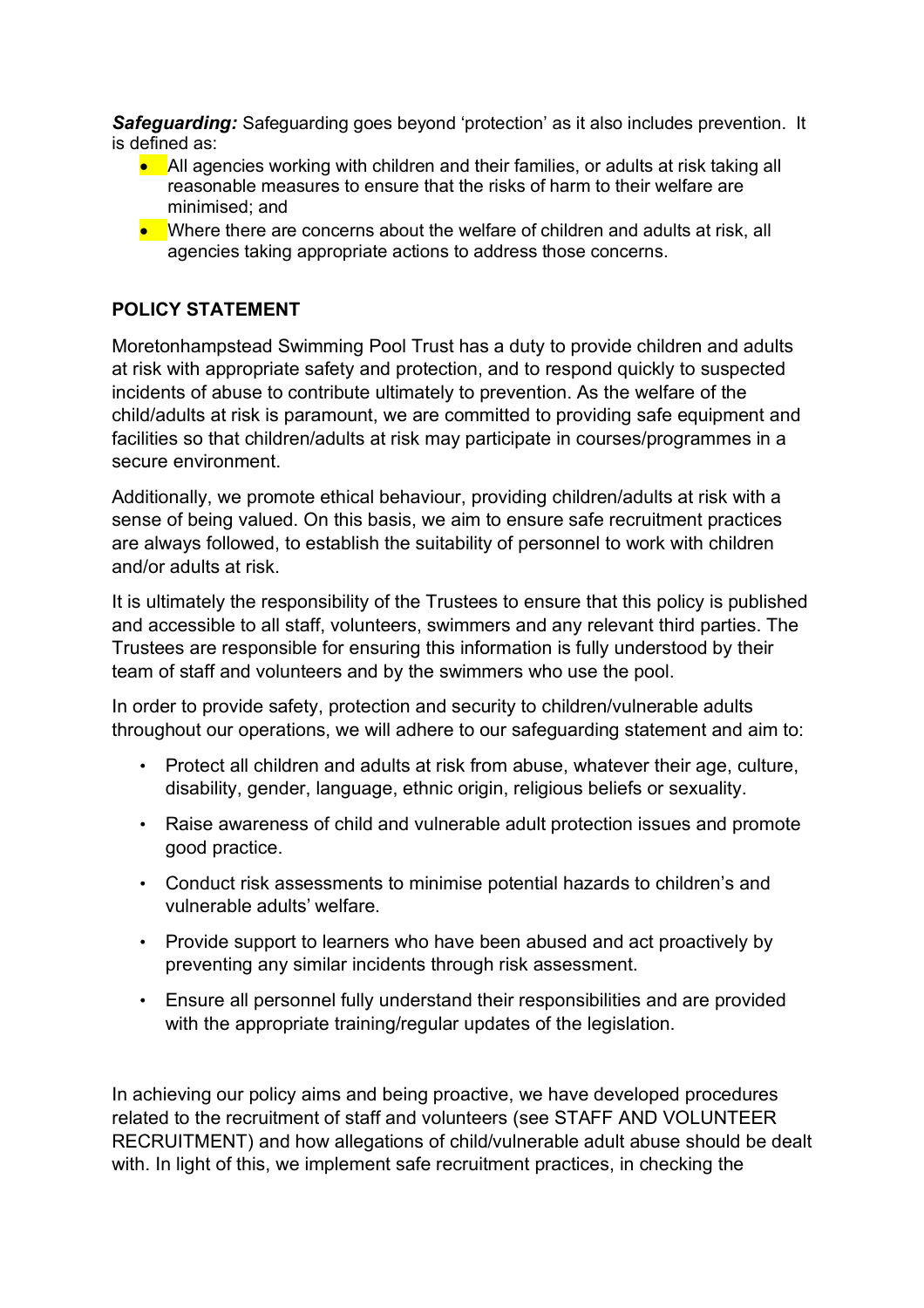suitability of personnel to work with children and vulnerable adults. In addition we have identified GOOD PRACTICE GUIDELINES for all personnel to follow. These are detailed below.

# **GOOD PRACTICE GUIDELINES**

Abuse, particularly sexual abuse, can arouse strong emotions in those facing such a situation. It is important to understand these feelings and not allow them to interfere with your judgement about the appropriate action to take.

Abuse can occur within many situations including the home, school and the sporting environment. Some individuals will actively seek employment or voluntary work with young people or adults at risk in order to harm them. A coach, instructor, teacher, official or volunteer will have regular contact with young people and be an important link in identifying cases where they need protection. All suspicious cases of poor practice should be reported following the guidelines in this document.

When a child or adult at risk enters the swimming pool having been subjected to abuse outside the sporting environment, the Swimming Pool Trust can play a role in improving their self-esteem. In such instances the Swimming Pool Trust must work with the appropriate agencies to ensure they receive the required support.

All personnel should be encouraged to demonstrate exemplary behaviour in order to protect themselves from false allegations. The following are common sense examples of how to create a positive culture and climate.

Good practice means:

- Always working in an open environment avoiding private or unobserved situations and encouraging open communication. This includes digital environments and means we do not engage in one-to-one emails, texts, Messenger or other private digital communications with children, young people and adults at risk.
- Treating all children, young people and adults at risk equally with respect and dignity.
- Always putting the welfare of each child/young person/adult at risk first.
- Maintaining a safe and appropriate distance with children, young people and adults at risk (e.g. it is not appropriate for staff or volunteers to have an intimate relationship with them or to share a room/changing room with them, nor should MSP staff give medication or apply sunscreen to children, young people or adults at risk unless written permission has been provided by their parent or carer).
- Building balanced relationships based on mutual trust and empowering all to share in decision making.
- Making sport fun, enjoyable and promoting fair play.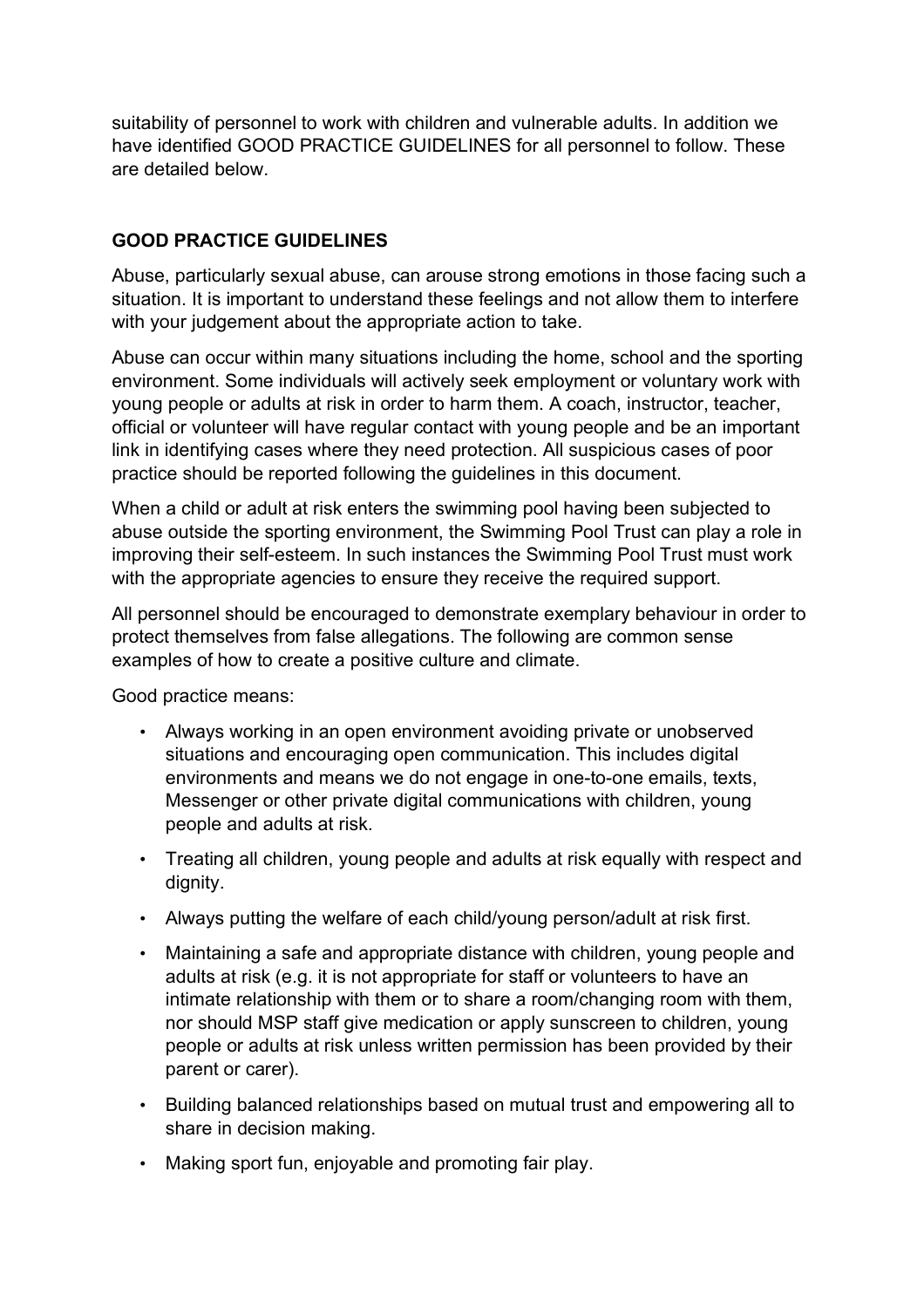- Ensuring that if any form of manual/physical support is required, it should be provided openly. If it is difficult to maintain hand positions when the child/ adult at risk is constantly moving, they should always be consulted and their agreement gained. Some parents are becoming increasingly sensitive about manual support and when working with children their views should always be carefully considered.
- Keeping up to date with technical skills, qualifications and insurance.
- Involving parents/carers wherever possible. For example, encouraging them to take responsibility for children/adults at risk in their care in the changing rooms. If groups have to be supervised in the changing rooms, always ensure parents, teachers, coaches or officials work in pairs.
- Being an excellent role model this includes not smoking, using e-cigarettes or drinking alcohol in the company of children and young people.
- Giving enthusiastic and constructive feedback rather than negative criticism.
- Recognising the developmental needs and capacity of children, young people and adults at risk – avoiding excessive training or competition and not pushing them against their will.
- Securing parental or carer consent in writing to act in loco parentis, if the need arises to administer emergency first aid and/or other medical treatment.
- Keeping a written record of any injury that occurs, along with the details of any treatment given.

# **Practices to be avoided:**

The following should be avoided except in emergencies. If a case arises where these situations are unavoidable (e.g. a child sustains an injury and needs to go to hospital, or a parent/carer fails to arrive to pick a child/adult at risk up at the end of a session), it should be with the full knowledge and consent of the Trustees or the adult at risk's carer or child's parents/carers.

Otherwise, avoid spending excessive amounts of time alone with children away from others.

# **Practices never to be sanctioned:**

The following should never be sanctioned. You should never:

- Engage in rough physical or sexually provocative games, including horseplay.
- Share a room with a child.
- Allow or engage in any form of inappropriate touching.
- Allow children to use inappropriate language unchallenged.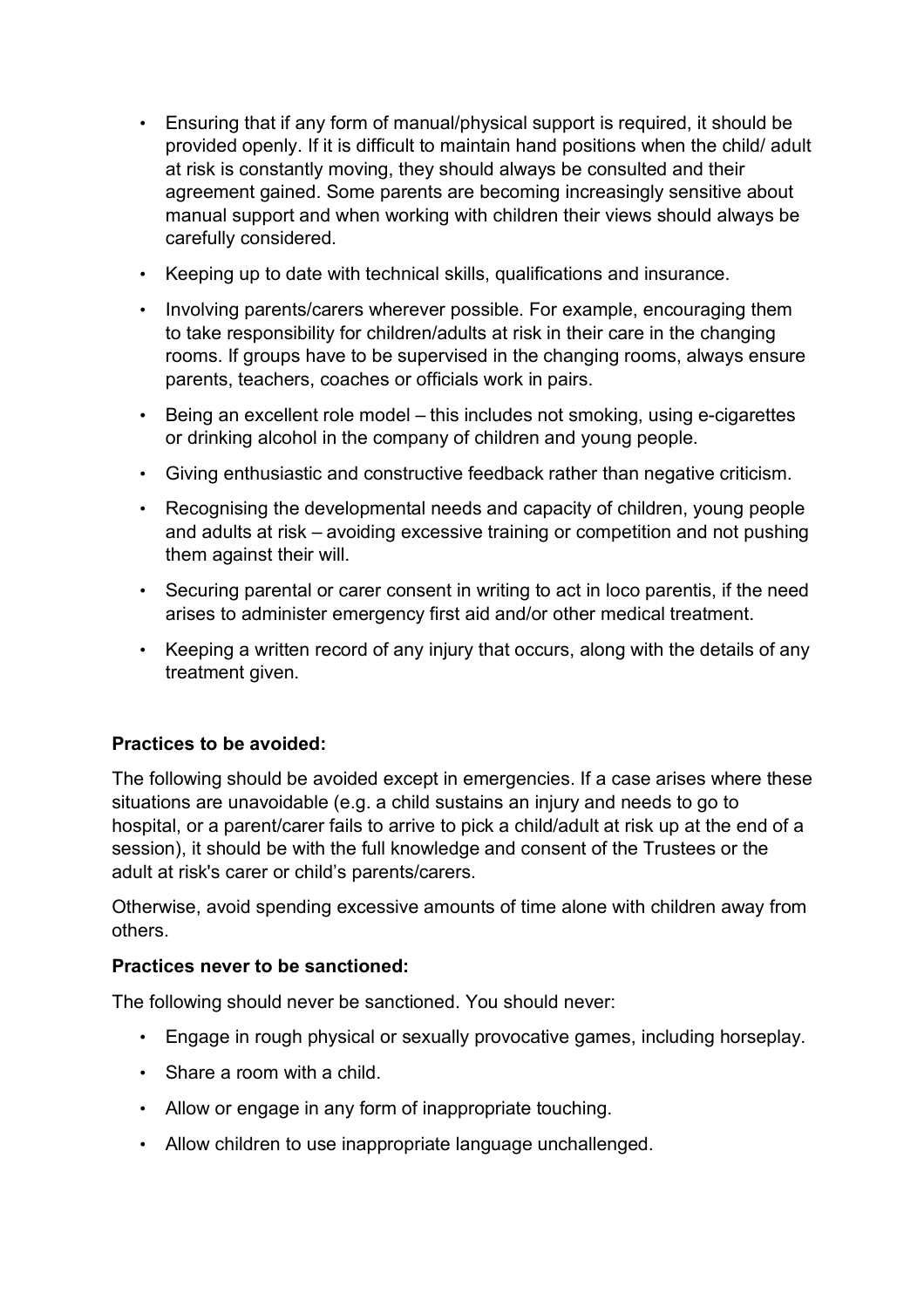- Make sexually suggestive comments to a child, young person or adult at risk even in fun.
- Reduce anyone to tears as a form of control.
- Allow allegations made by a child, young person or adult at risk to go unchallenged, unrecorded or not acted upon.
- Do things of a personal nature for children, young people or adults at risk that they can do for themselves.
- Invite or allow children or young persons to stay with you at your home unsupervised.

NB It may sometimes be necessary for staff or volunteers to do things of a personal nature for children, particularly if they are young or are disabled. These tasks should only be carried out with the full understanding and consent of parents and the players involved. There is a need to be responsive to a person's reactions. If a person is fully dependent on you, talk with him/her about what you are doing and give choices where possible. This is particularly so if you are involved in any dressing or undressing of outer clothing, or where there is physical contact, lifting or assisting a child/adults at risk to carry out particular activities. Avoid taking on the responsibility for tasks for which you are not appropriately trained.

## **Incidents that must be reported/recorded:**

If any of the following occur you should report this immediately to another colleague and record the incident. You should also ensure the parents of the child are informed:

- If you accidentally hurt a child, young person or adult at risk
- If he/she seems distressed in any manner
- If a child, young person or adult at risk appears to be sexually aroused by your actions
- If a child or young person misunderstands or misinterprets something you have done.

If you have concerns that you feel need addressing urgently, in the first instance:

- Contact the MSP Safeguarding Officer (Kerry Chappell: 07941002261 or kerrychappell@btopenworld.com), or deputy MSP Safeguarding Officer (Jude Denman: 07768 262448).
- If Kerry or Jude are not available please contact MASH (Devon's Multi-Agency Safeguarding Hub: 0345 155 1071 mashsecure@devon.gov.uk) for advice.

# **Use of photographic/filming equipment at sporting events:**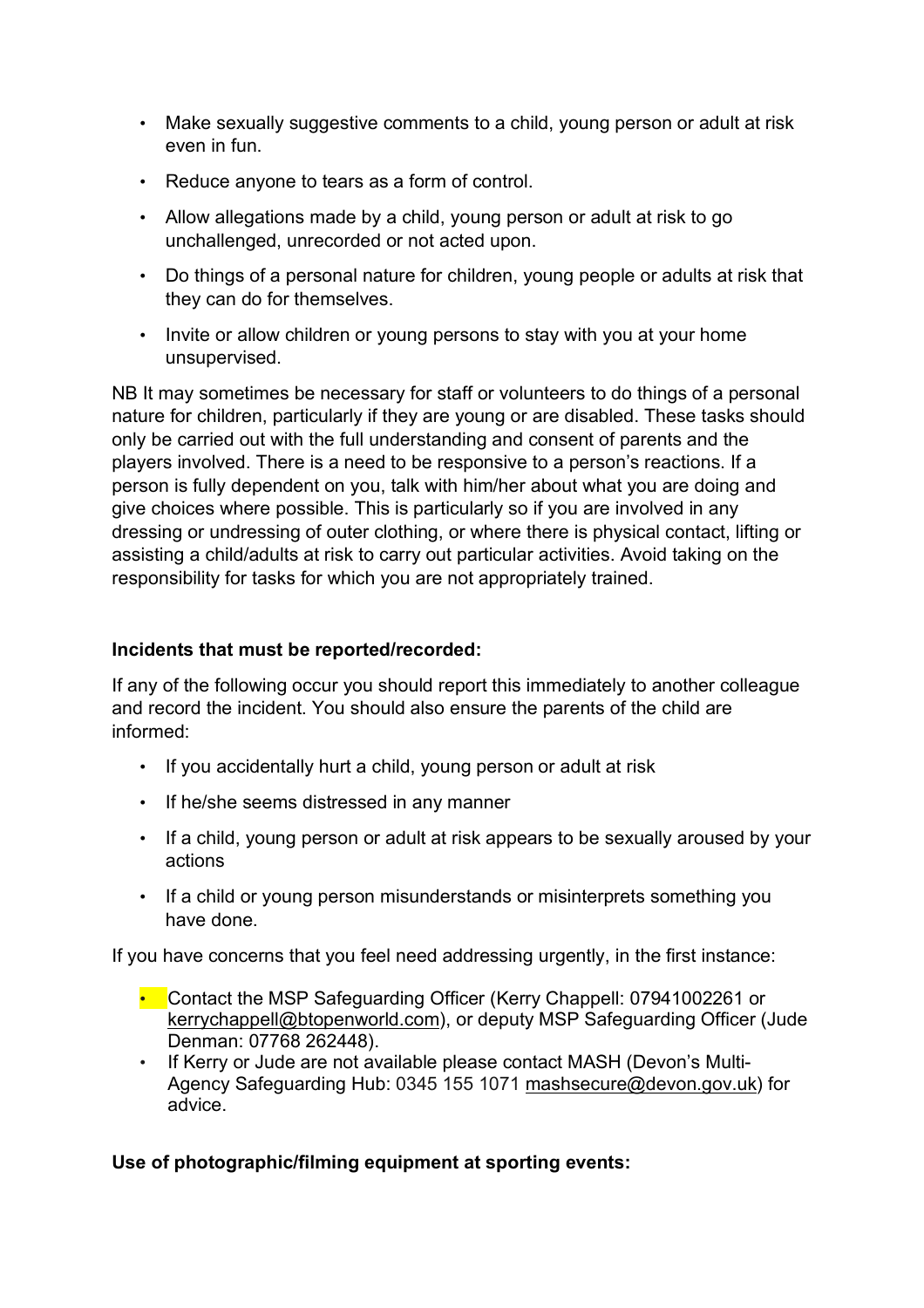There is evidence that some people have used sporting events as an opportunity to take inappropriate photographs or film footage of a children, young people or adults at risk in vulnerable positions. Volunteers and Lifeguards should be vigilant and any concerns should to be reported to the Safeguarding Officer.

Moretonhampstead Swimming Pool Trust prohibits the use of video or cameras on the pool site. Filming/photography may be permissible in certain circumstances and only with the written consent of parents/guardians of children, young people and adults at risk and the pool manager.

# **STAFF AND VOLUNTEER RECRUITMENT**

## **Summary**

Where applicants will take significant responsibility for safeguarding children during activities within Moretonhampstead Swimming Pool, as staff, they will be required to provide a reference and identity checks (Driving Licence or Passport) and/or as Trustees, they will be asked to submit a DBS application and identity checks.

Staff and Volunteers are selected on their suitability to meet the job/role-related requirements and responsibilities and their ability to demonstrate that they can work safely with children and/or adults at risk. Arrangements are made for induction and any relevant training, which includes clarification of activity requirements, responsibilities and safeguarding procedures and further identification of training needs.

Awareness of safeguarding practice will continue to be addressed via ongoing training. All members of personnel who work with children and adults at risk are required to adhere to this policy.

Allegations will be taken seriously and dealt with as soon as practicable, in line with the safeguarding policy.

The Safeguarding Officer is also responsible for maintaining records if abuse is suspected to be committed by a member of staff. Throughout this procedure, records will be maintained and kept securely and confidentially.

# **Procedures**

Moretonhampstead Swimming Pool Trust recognises that anyone may have the potential to abuse children, young people and adults at risk in some way and that all reasonable steps are taken to ensure unsuitable people are prevented from working with them.

#### **Interview and induction**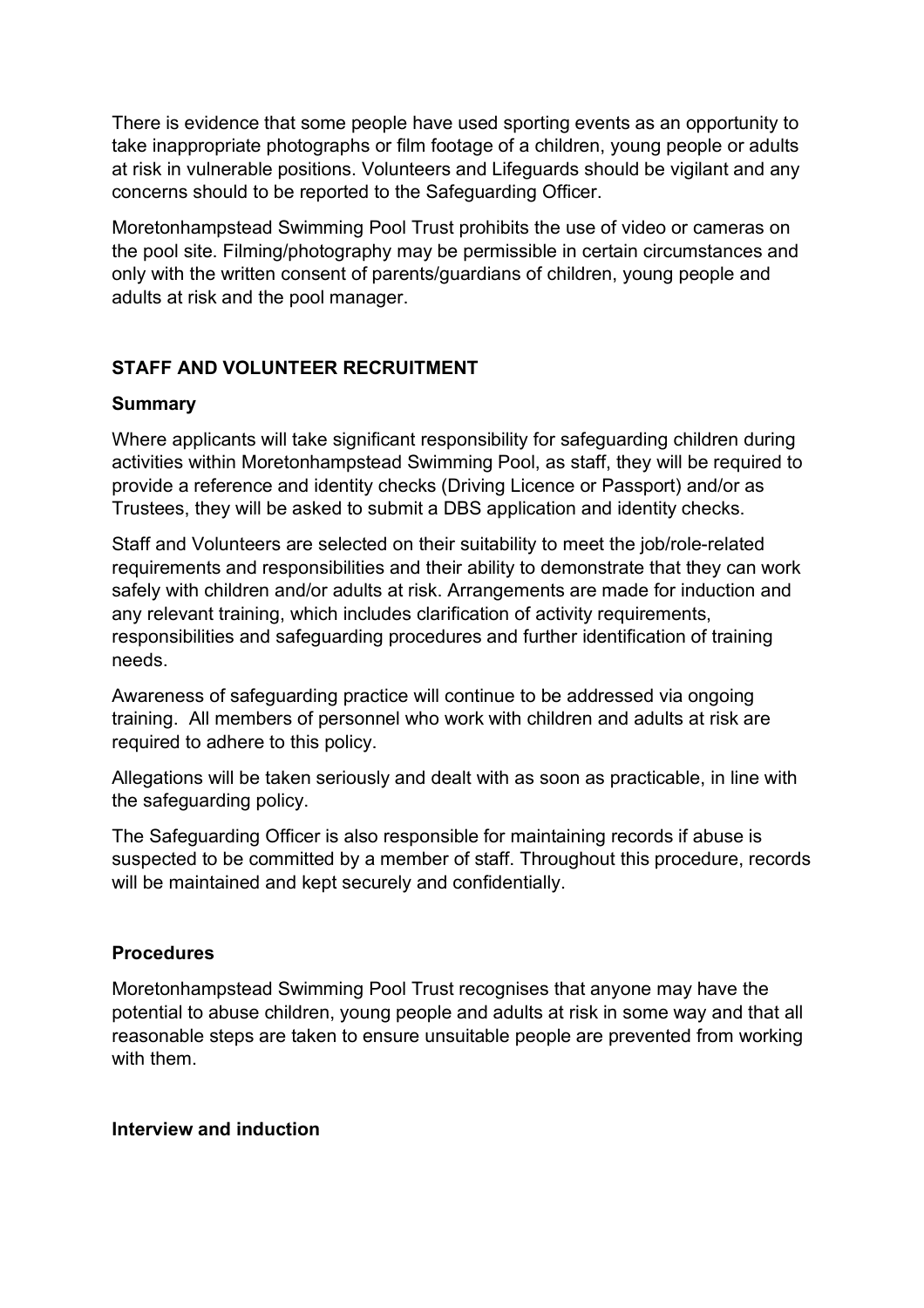All employees and volunteers should receive formal or informal induction, during which:

- Their qualifications should be substantiated, and their references and ID viewed
- The job requirements and responsibilities should be clarified.
- Child/adults at risk protection procedures are explained and training needs are identified.

# **Training**

In addition to pre-selection checks, the safeguarding process includes training after recruitment to help staff and volunteers to:

- Analyse their own practice against established good practice, and to ensure their practice is likely to protect them from false allegations.
- Recognise their responsibilities and report any concerns about suspected poor practice or possible abuse.
- Respond to concerns expressed by a child, young person or adult at risk.
- Work safely and effectively with children, young people and adults at risk.

Moretonhampstead Swimming Pool Trust requires:

- Non-coaching staff and volunteers to complete an awareness training on the protection of children/adults at risk.
- Relevant personnel to receive advisory information outlining good practice and informing them about what to do if they have concerns about the behaviour of an adult towards a child, young person or adults at risk
- Relevant personnel to undergo national first aid training.

# **RESPONDING TO ALLEGATIONS OR SUSPICIONS**

It is not the responsibility of anyone working at Moretonhampstead Swimming Pool in a paid or unpaid capacity, to decide whether or not child abuse has taken place. However, there is a responsibility to act on any concerns through contact with the appropriate authorities.

Moretonhampstead Swimming Pool Trust will assure all staff/volunteers that it will fully support and protect anyone who, in good faith, reports his/her concern that a colleague is, or may be, abusing a child, young person or adult at risk.

Where there is a complaint against a member of staff there may be three types of investigation: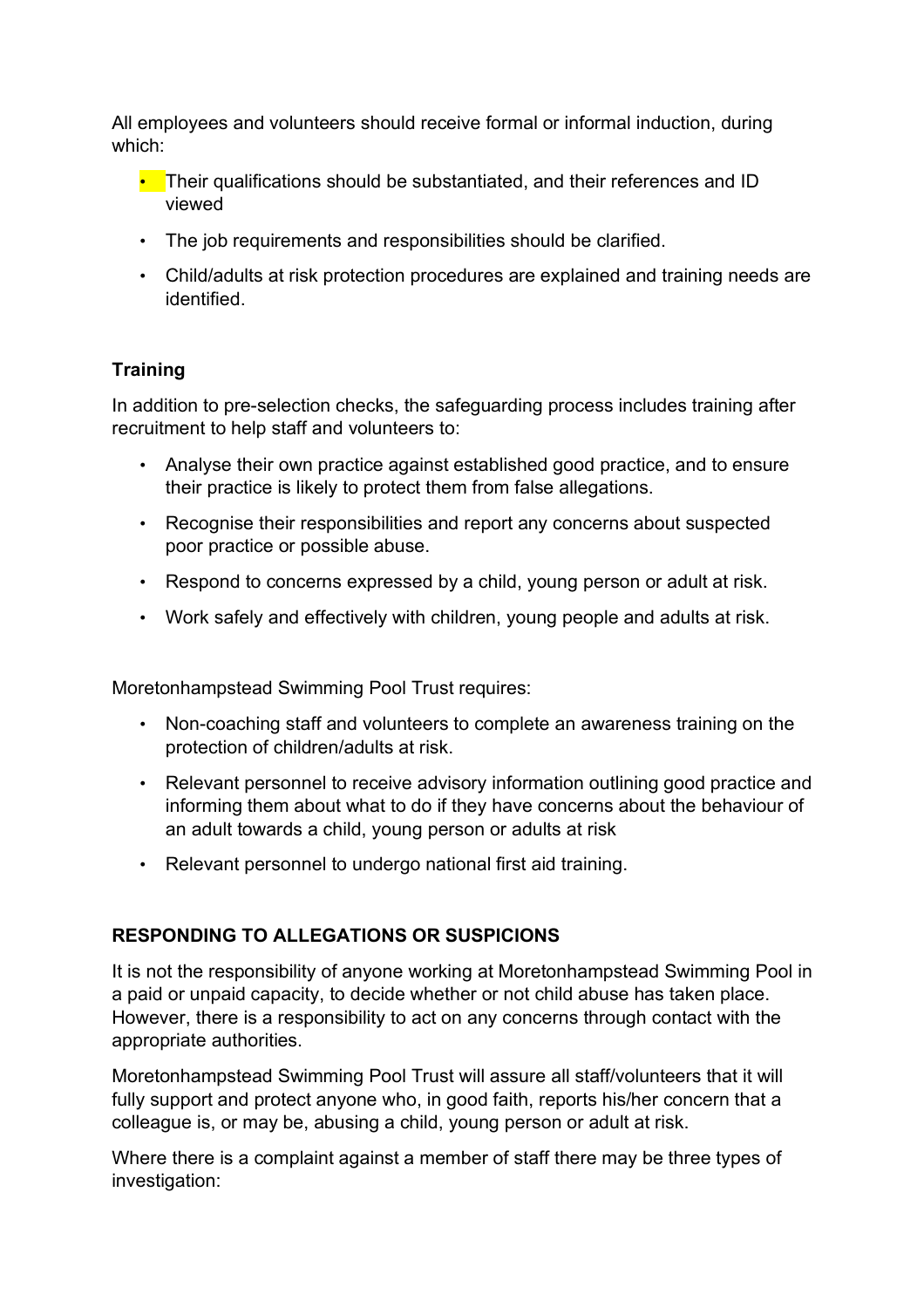- a criminal investigation
- a child/adult at risk protection investigation
- a disciplinary or misconduct investigation.

The results of the police and child/adult at risk protection investigation may well influence the disciplinary investigation, but not necessarily.

## **Action**

Concerns about poor practice:

- If, following consideration, the allegation is clearly about poor practice, the Safeguarding Officer will deal with it as a misconduct issue.
- If the allegation is about poor practice by the Safeguarding Officer, or if the matter has been handled inadequately and concerns remain, it should be reported to the relevant officer who will decide how to deal with the allegation and whether or not to initiate disciplinary proceedings.

#### **Concerns about suspected abuse:**

- Any suspicion that a child has been abused by either a member of staff or a volunteer should be reported to the Safeguarding Officer, who will take such steps as considered necessary to ensure the safety of the child in question and any other child who may be at risk.
- The Safeguarding Officer will seek advice from MASH Devon Multi-Agency Safeguarding Hub (MASH) 0345 155 1071 mashsecure@devon.gov.uk, and if appropriate, refer the allegation to the social services department which may involve the police, or go directly to the police if out-of-hours.
- The parents or carers of the child will be contacted as soon as possible following advice from MASH or the social services department.
- The Safeguarding Officer should also notify the relevant Moretonhampstead Swimming Pool Trustee who will deal with any media enquiries.
- If the Safeguarding Officer is the subject of the suspicion/allegation, the report must be made to the appropriate Trustee who will refer the allegation to MASH or the social services.

#### **Concerns outside the immediate pool environment (e.g. a parent or carer):**

• Report your concerns to the Safeguarding Officer, who should contact MASH or social services or the police as soon as possible.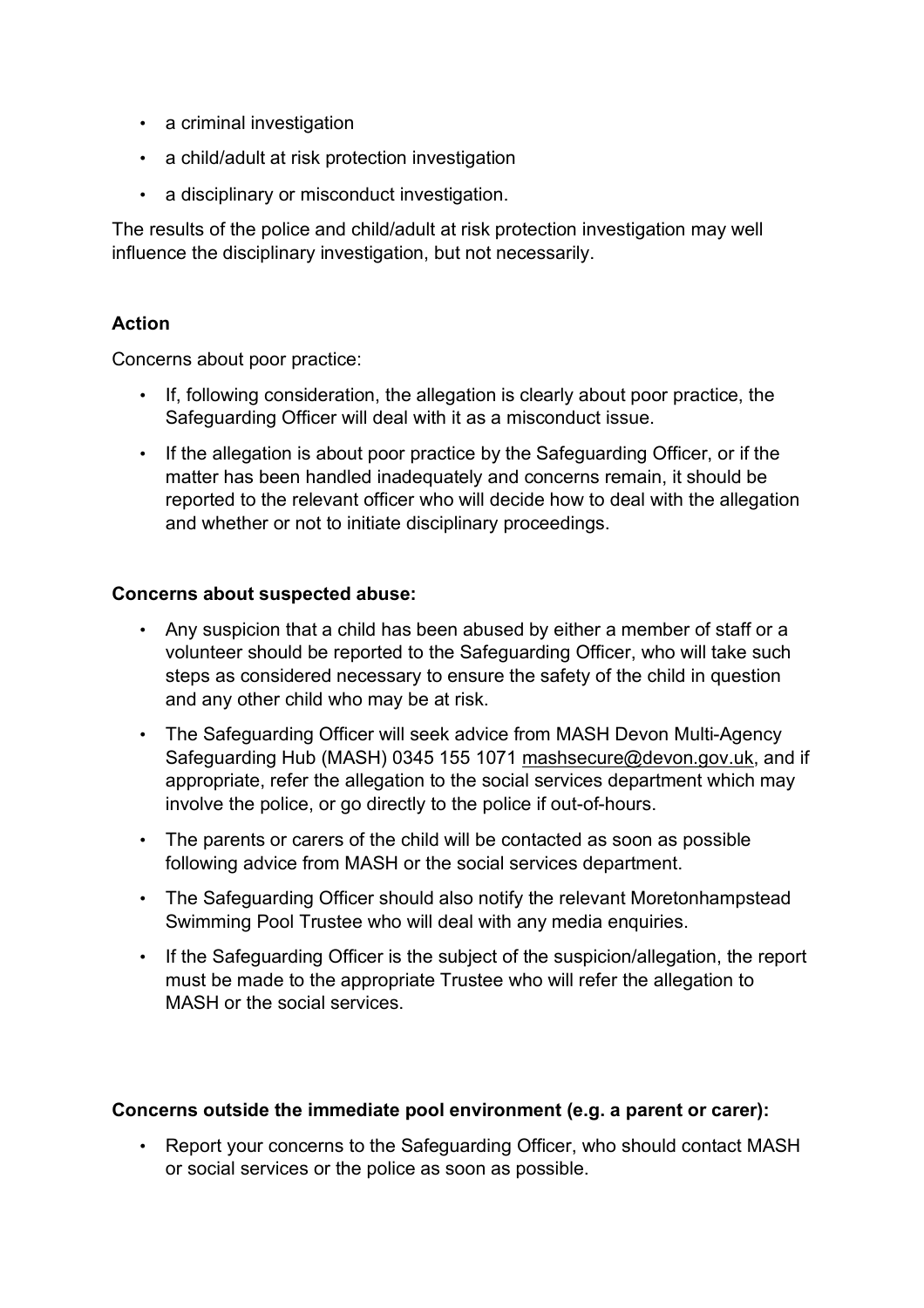- See below for the information MASH or social services or the police will need.
- If the Safeguarding Officer is not available, the person being told of or discovering the abuse should contact MASH or social services or the police immediately.
- MASH or social services and the Safeguarding Officer will decide how to involve the parents/carers.
- Maintain confidentiality on a need to know basis only.

## **Information for MASH or social services or the police about suspected abuse:**

To ensure that this information is as helpful as possible, a detailed record should always be made at the time of the disclosure/concern, which should include the following:

- The adult at risk/child's name, age and date of birth of the child.
- The adult at risk/child's home address and telephone number.
- Whether or not the person making the report is expressing their own concerns or those of someone else.
- The nature of the allegation. Include dates, times, any special factors and other relevant information.
- Make a clear distinction between what is fact, opinion or hearsay.
- A description of any visible bruising or other injuries. Also any indirect signs, such as behavioural changes.
- Details of witnesses to the incidents.
- The adult at risk/child's account, if it can be given, of what has happened and how any bruising or other injuries occurred.
- Have the carers/parents been contacted?
- If so, what has been said?
- Has anyone else been consulted? If so, record details.
- If the adult at risk/child was not the person who reported the incident, has the adult at risk/ child been spoken to? If so, what was said?
- Has anyone been alleged to be the abuser? Record details.
- Where possible referral to MASH or the police or social services should be confirmed in writing within 24 hours and the name of the contact who took the referral should be recorded.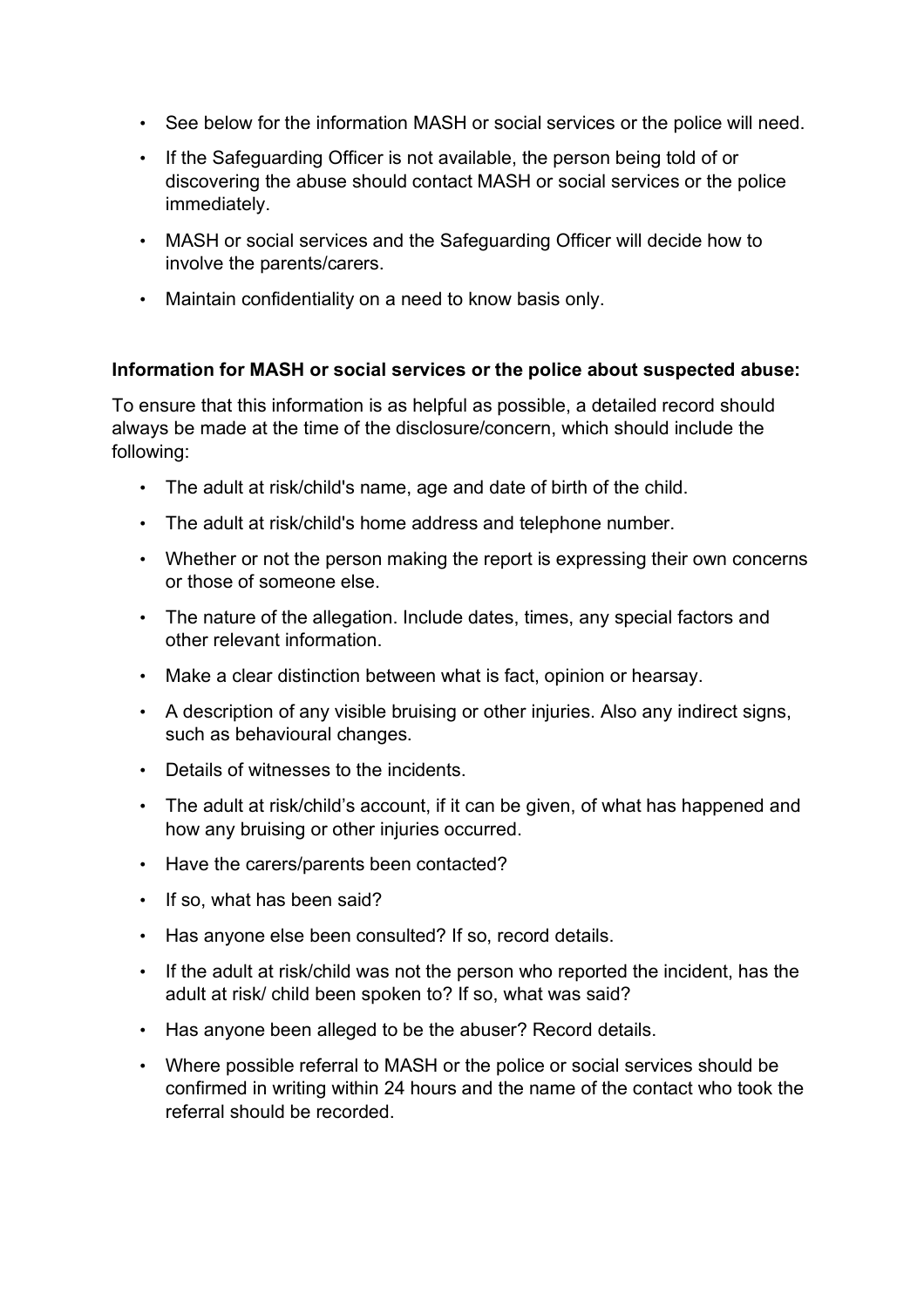If you are worried about sharing concerns about abuse with a senior colleague, you can contact MASH or social services or the police direct, or the NSPCC Child Protection Helpline on 0808 800 5000, or Childline on 0800 1111.

A Safeguarding Record Log will be used to record all of the above information and this will be posted into the locked Safeguarding Filing Cabinet in the MSP Office, where the Safeguarding Officer can access it. After this point it will be stored securely for no more than 6 years after the subject's last contact with the organization (after which point they will be incinerated or shredded). When records are kept for more than the 6-year period, files need to be clearly marked and the reasons for the extension period clearly identified.

# **Confidentiality**

Every effort will be made to ensure that confidentiality is maintained for all concerned. Information will be handled and disseminated on a need to know basis only.

This includes the following people:

- the Safeguarding Officer
- the parents or carer of the person who is alleged to have been abused
- the person making the allegation
- social services/police
- the alleged abuser (and parents/carer if the alleged abuser is a child/adult at risk).

Seek MASH or social services advice on who should approach the alleged abuser.

Information will be stored in a secure place with limited access to designated people, in line with data protection laws (e.g. that information is accurate, regularly updated, relevant and secure).

# **Internal enquiries and suspension**

Moretonhampstead Swimming Pool Trusts Safeguarding Officer will make an immediate decision about whether any individual accused of abuse should be temporarily suspended pending further police and social services inquiries.

Irrespective of the findings of the social services or police inquiries the Moretonhampstead Swimming Pool Trustees will assess all individual cases to decide whether a member of staff or volunteer can be reinstated and how this can be sensitively handled. This may be a difficult decision, particularly where there is insufficient evidence to uphold any action by the police. In such cases the Trustees must reach a decision based upon the available information, which could suggest that on a balance of probability, it is more likely than not that the allegation is true.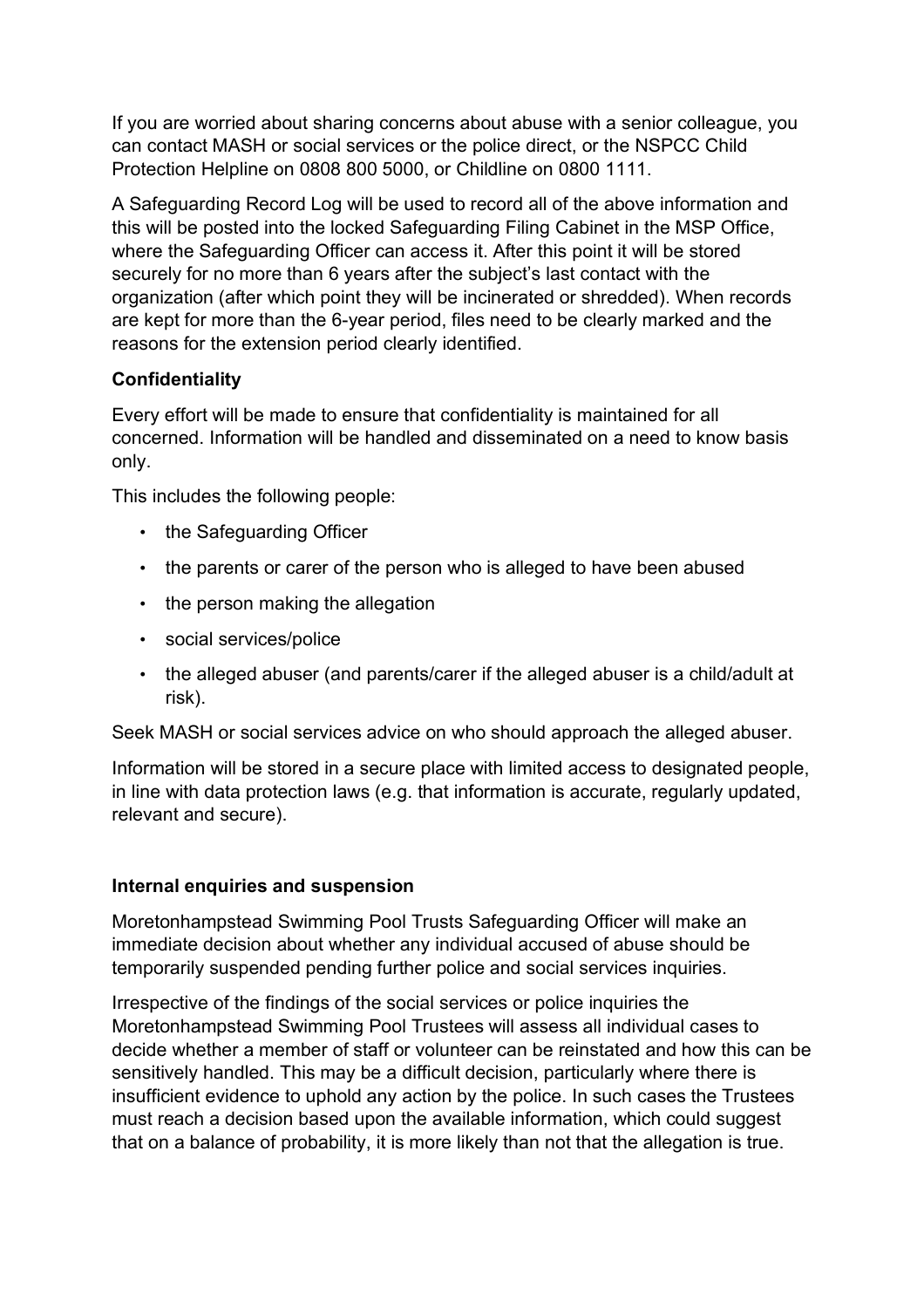The welfare of the child/adult at risk should remain of paramount importance throughout.

# **Support to deal with the aftermath of abuse**

Consideration should be given to the kind of support that children, young people, adults at risk, parents, volunteers and members of staff may need. Use of helplines, support groups and open meetings will maintain an open culture and help the healing process. The British Association for Counselling Directory is available from The British Association for Counselling, 1 Regent Place, Rugby CV21 2PJ, Tel: 01788 550899, Fax: 01788 562189, Email: bac@bacp.co.uk, Internet: www.bacp.co.uk

Consideration should be given to what kind of support may be appropriate for the alleged perpetrator.

## **Allegations of previous abuse**

Allegations of abuse may be made some time after the event (e.g. by an adult who was abused as a child or by a member of staff who is still currently working with children).

Where such an allegation is made, Moretonhampstead Swimming Pool Trustees should follow the procedures as detailed above and report the matter to MASH or the social services or the police. This is because other children, either within or outside sport, may be at risk from this person. Anyone who has a previous criminal conviction for offences related to abuse is automatically excluded from working with children. This is reinforced by the details of the Protection of Children Act 1999.

#### **Declaration**

On behalf Moretonhampstead Swimming Pool Trustees, I, the undersigned, will oversee the implementation of the Safeguarding Policy and take all necessary steps to ensure it is adhered to.

**Signed:**

KAChappel

**Safeguarding Officer:**